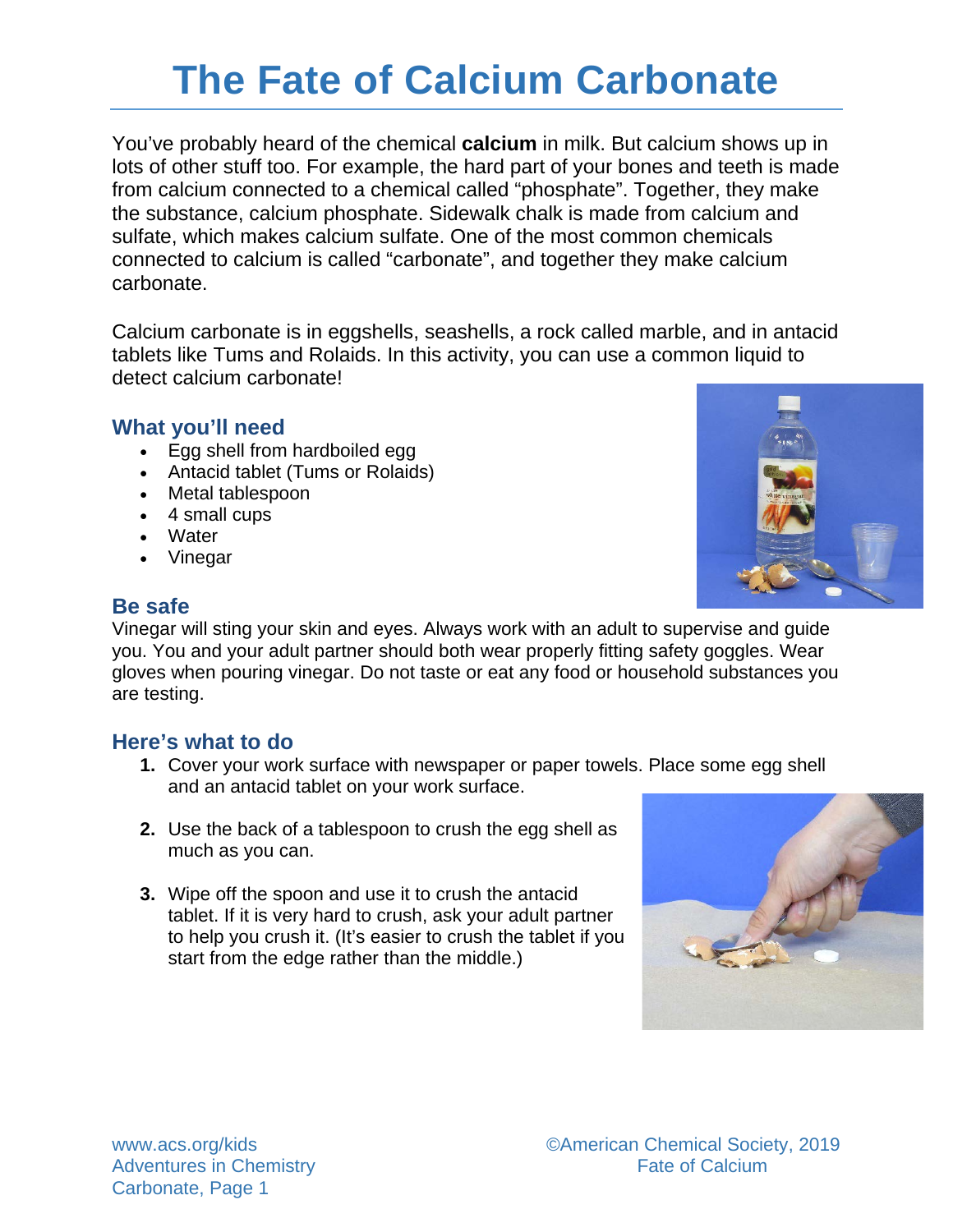Make a chart like this:

| Eggshell              | Water | Vinegar |
|-----------------------|-------|---------|
| <b>Antacid tablet</b> | Water | Vinegar |

- **4.** Place the crushed eggshell and antacid tablet in their labeled areas.
- **5.** Place 1 Tablespoon of water and 1 Tablespoon of vinegar in each of two small plastic cups. Place each cup in its labeled area in the row with the eggshell.
- **6.** Pick up about the same amount of eggshell in each hand and place the eggshell in each cup at the same time. After about 2 to 3 minutes, what do you observe?
- **7.** Repeat steps 5 and 6 for the antacid tablet. What do you observe?

### **What to expect**

The eggshell and the antacid tablet shouldn't do anything interesting in the water but they should cause bubbling in the vinegar.

### **What's happening in there?**

Vinegar is an acid called acetic acid. When it combines with calcium carbonate in eggshell and in the antacid tablet, a chemical reaction takes place. In the reaction, the atoms in the acetic acid and the calcium carbonate come apart and rearrange in different ways to make new chemicals. One of these chemicals is the gas carbon dioxide. That's why you see the bubbles!

Adventures in Chemistry Carbonate, Page 2